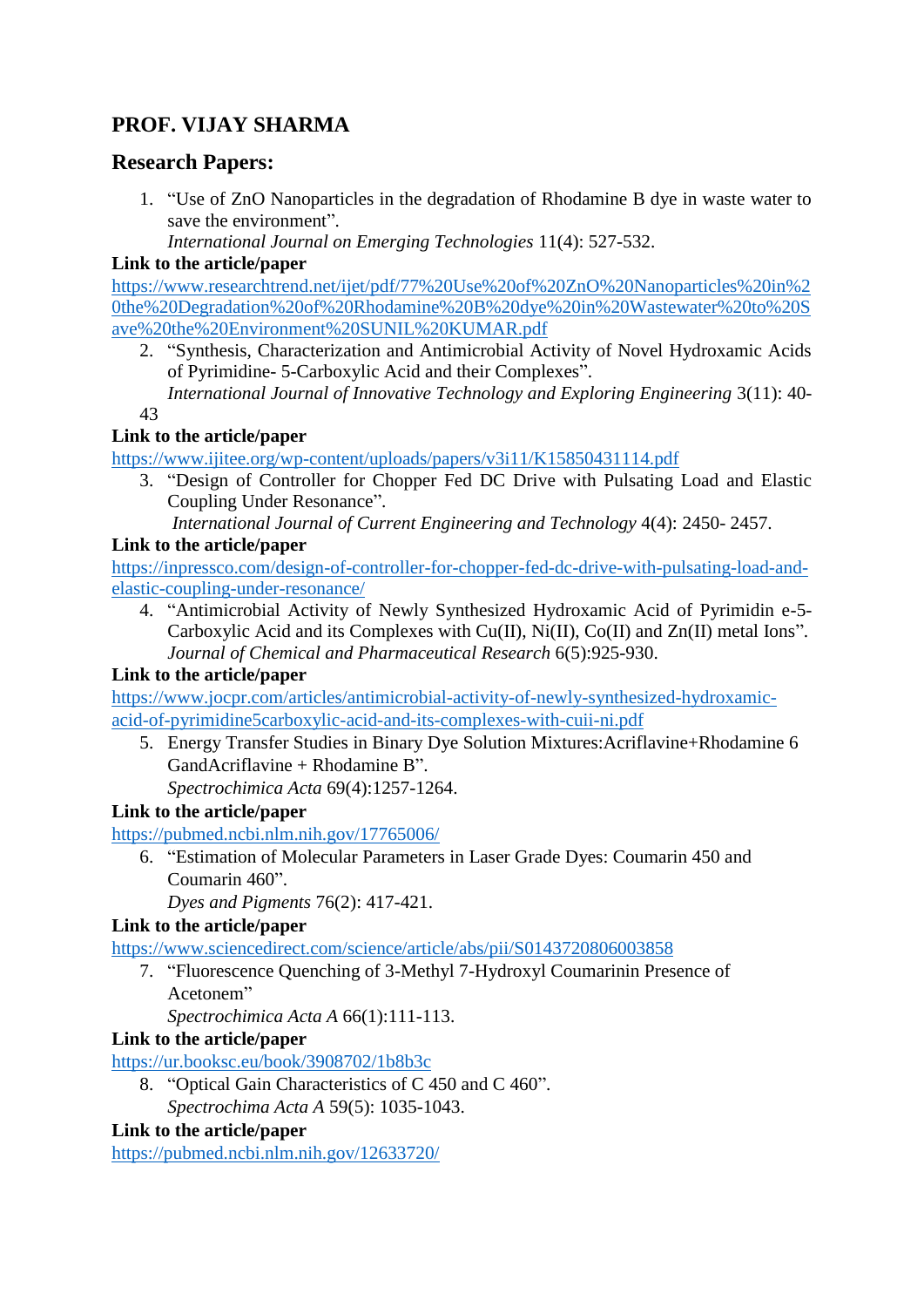9. "Influence of Solvent and substituent on Excited State Characteristics of Coumarin Laser Dyes".

*Spectrochima Acta A* 59(6):1161-1170.

### **Link to the article/paper**

[https://www.academia.edu/16897763/Influence\\_of\\_solvent\\_and\\_substituent\\_on\\_excited\\_stat](https://www.academia.edu/16897763/Influence_of_solvent_and_substituent_on_excited_state_characterstics_of_laser_grade_coumarin_dyes) [e\\_characterstics\\_of\\_laser\\_grade\\_coumarin\\_dyes](https://www.academia.edu/16897763/Influence_of_solvent_and_substituent_on_excited_state_characterstics_of_laser_grade_coumarin_dyes)

10. "Excited State Characteristics of Acridine Dyes: Acriflavine and Acridine Orange". *Spectrochima Acta A* 59(8):1799-1804.

#### **Link to the article/paper**

<https://pubmed.ncbi.nlm.nih.gov/12736066/>

11. "Design, Fabrication and calibaration of low cost thermopower measurement set up In low-mid temperature range" *Measurement* 150.

### **Link to the article/paper**

<https://www.sciencedirect.com/science/article/abs/pii/S0263224119309200>

12. "Synthesis of ZnO/polyaniline Nanocomposite and its Application as Liquefied Petroleum Gas Sensor"

*International journal of emerging technologies* 11(5): 419-424.

### **Link to the article/paper**

[https://www.researchtrend.net/ijet/pdf/60%20Synthesis%20of%20ZnOpolyaniline%20Nanoc](https://www.researchtrend.net/ijet/pdf/60%20Synthesis%20of%20ZnOpolyaniline%20Nanocomposite%20and%20its%20Application%20as%20Liquefied%20Petroleum%20Gas%20Sensor.pdf) [omposite%20and%20its%20Application%20as%20Liquefied%20Petroleum%20Gas%20Sen](https://www.researchtrend.net/ijet/pdf/60%20Synthesis%20of%20ZnOpolyaniline%20Nanocomposite%20and%20its%20Application%20as%20Liquefied%20Petroleum%20Gas%20Sensor.pdf) [sor.pdf](https://www.researchtrend.net/ijet/pdf/60%20Synthesis%20of%20ZnOpolyaniline%20Nanocomposite%20and%20its%20Application%20as%20Liquefied%20Petroleum%20Gas%20Sensor.pdf)

13. "The Effect of Modifications of Activated Carbon Materials on the Capacitive Performance: Surface, Microstructure, and Wettability"

*Journal of composites science* 5(3): 66.

### **Link to the article/paper**

<https://www.mdpi.com/2504-477X/5/3/66>

14. "Influence of Vanadium incorporated mesoporous silica on the decolorization of orange G under visible light irradiation" *Inorganic and Nano-Metal Chemistry*

### **Link to the article/paper**

[https://www.tandfonline.com/doi/abs/10.1080/24701556.2021.1980019#:~:text=Research%2](https://www.tandfonline.com/doi/abs/10.1080/24701556.2021.1980019#:~:text=Research%20Article-,Influence%20of%20Vanadium%20incorporated%20mesoporous%20silica%20on%20the%20decolorization,G%20under%20visible%20light%20irradiation&text=Mesoporous%20MCM%2D41%20material%20was,by%20simple%20co%2Dprecipitation%20method) [0Article-](https://www.tandfonline.com/doi/abs/10.1080/24701556.2021.1980019#:~:text=Research%20Article-,Influence%20of%20Vanadium%20incorporated%20mesoporous%20silica%20on%20the%20decolorization,G%20under%20visible%20light%20irradiation&text=Mesoporous%20MCM%2D41%20material%20was,by%20simple%20co%2Dprecipitation%20method)

[,Influence%20of%20Vanadium%20incorporated%20mesoporous%20silica%20on%20the%2](https://www.tandfonline.com/doi/abs/10.1080/24701556.2021.1980019#:~:text=Research%20Article-,Influence%20of%20Vanadium%20incorporated%20mesoporous%20silica%20on%20the%20decolorization,G%20under%20visible%20light%20irradiation&text=Mesoporous%20MCM%2D41%20material%20was,by%20simple%20co%2Dprecipitation%20method) [0decolorization,G%20under%20visible%20light%20irradiation&text=Mesoporous%20MCM](https://www.tandfonline.com/doi/abs/10.1080/24701556.2021.1980019#:~:text=Research%20Article-,Influence%20of%20Vanadium%20incorporated%20mesoporous%20silica%20on%20the%20decolorization,G%20under%20visible%20light%20irradiation&text=Mesoporous%20MCM%2D41%20material%20was,by%20simple%20co%2Dprecipitation%20method) [%2D41%20material%20was,by%20simple%20co%2Dprecipitation%20method.](https://www.tandfonline.com/doi/abs/10.1080/24701556.2021.1980019#:~:text=Research%20Article-,Influence%20of%20Vanadium%20incorporated%20mesoporous%20silica%20on%20the%20decolorization,G%20under%20visible%20light%20irradiation&text=Mesoporous%20MCM%2D41%20material%20was,by%20simple%20co%2Dprecipitation%20method)

15. "Thermoelectric properties of spark plasma sintered PbTe synthesized without any surfactant and organic solvent"

*Materials Research Express* 8: 1-12.

### **Link to the article/paper**

<https://iopscience.iop.org/article/10.1088/2053-1591/ac0d2b/pdf>

16. "Solving the equivalent circuit of a planar heterojunction perovskite solar cell using Lambert W-function"

*Solid state communication* 337.

#### **Link to the article/paper**

**<https://www.sciencedirect.com/science/article/abs/pii/S0038109821002337?via%3Dihub>**

17. "Revisiting the thermoelectric properties of lead telluride"